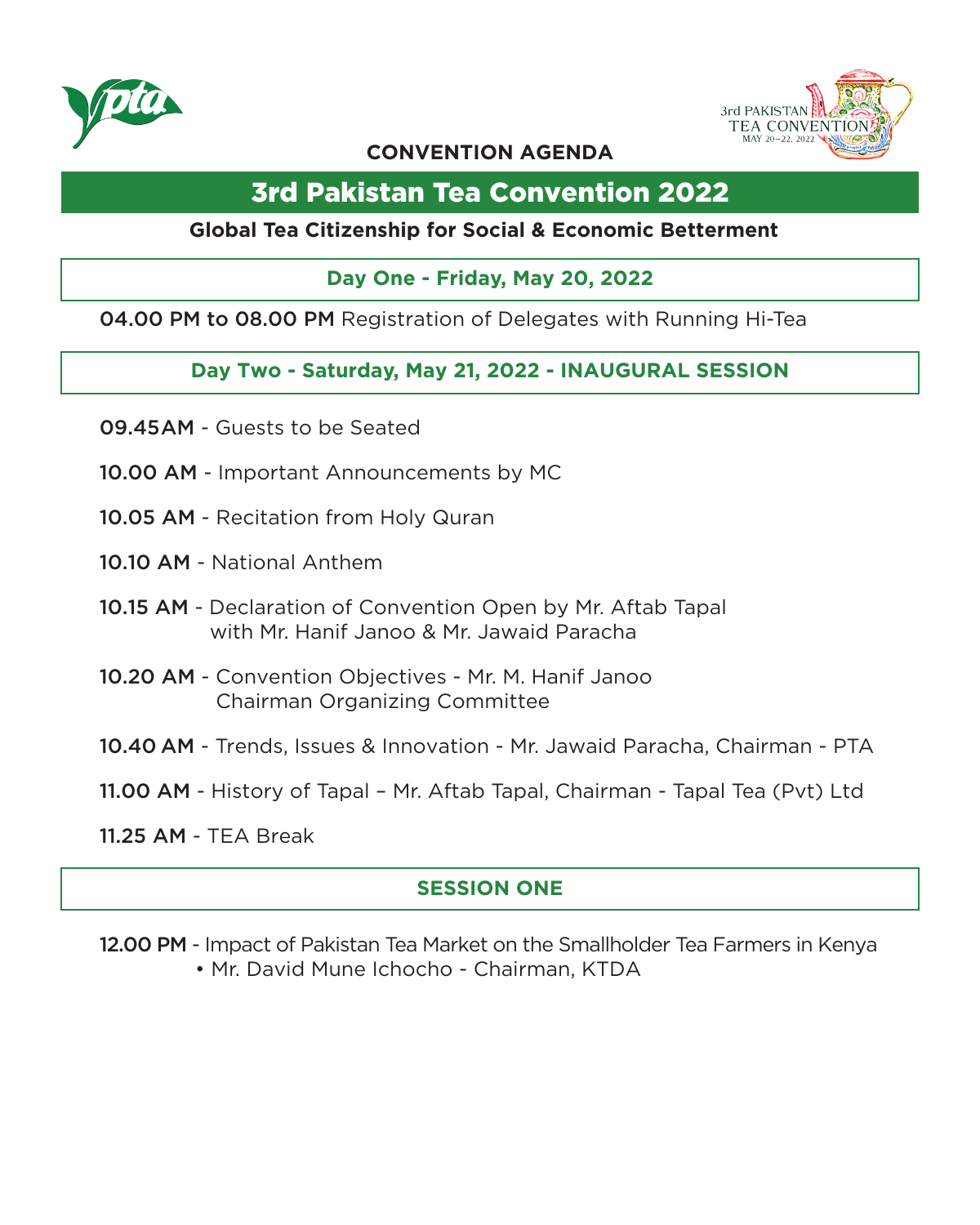



12.20 PM - PANEL DISCUSSION- Success Through Brand Strategy

#### Moderator

 Mr. Rafiq Rangoonwala, CEO - Quick Industries & President - Pakistan Food Association

### **PANELISTS**

- Mr. Samar Hayat, CEO Tapal Tea (Pvt) Ltd
- Mr. Sami Wahid, Managing Director Mondelez Pakistan
- Ms. Sammer Sultan, Co-Chairman Shan Foods
- 12.50 PM History of Mombasa Tea Auctions Mr. Peter Kimanga, Representative - KTA

01.15 PM - Lunch Break

# **SESSION TWO**

- 02.15 PM Sri Lanka Tea & Pakistan Market Mr. Ganesh Deivanayagam, Eswaran Bros
- 02.35 PM Unlocking Potential, Exploring Possibilities, Mr. Talha Saleem Vital Group, Head of Finance
- 03.15 PM Bangladesh Tea Industry & Consumption Mr. Saif Ul Islam Chairman - National Tea Brokers Bangladesh

## **SESSION THREE**

- 03.35 PM Ekaterra Become Climate Positive Through the Regenerative Power of Plants - Ms. Farheen Salman President - BSPN & GM Pakistan Ekaterra
- 04.00 PM SEE PAKISTAN -Video Screening
- **04.10 PM** Conclusion of the First Day by Conference Rapporteurs
	- Mr. Hamid Khawaja, Convention Convener & Proprietor - Hamza International
	- Mr. Mohsin Saify, Co-Convener & General Manager-Tapal Tea (Pvt) Ltd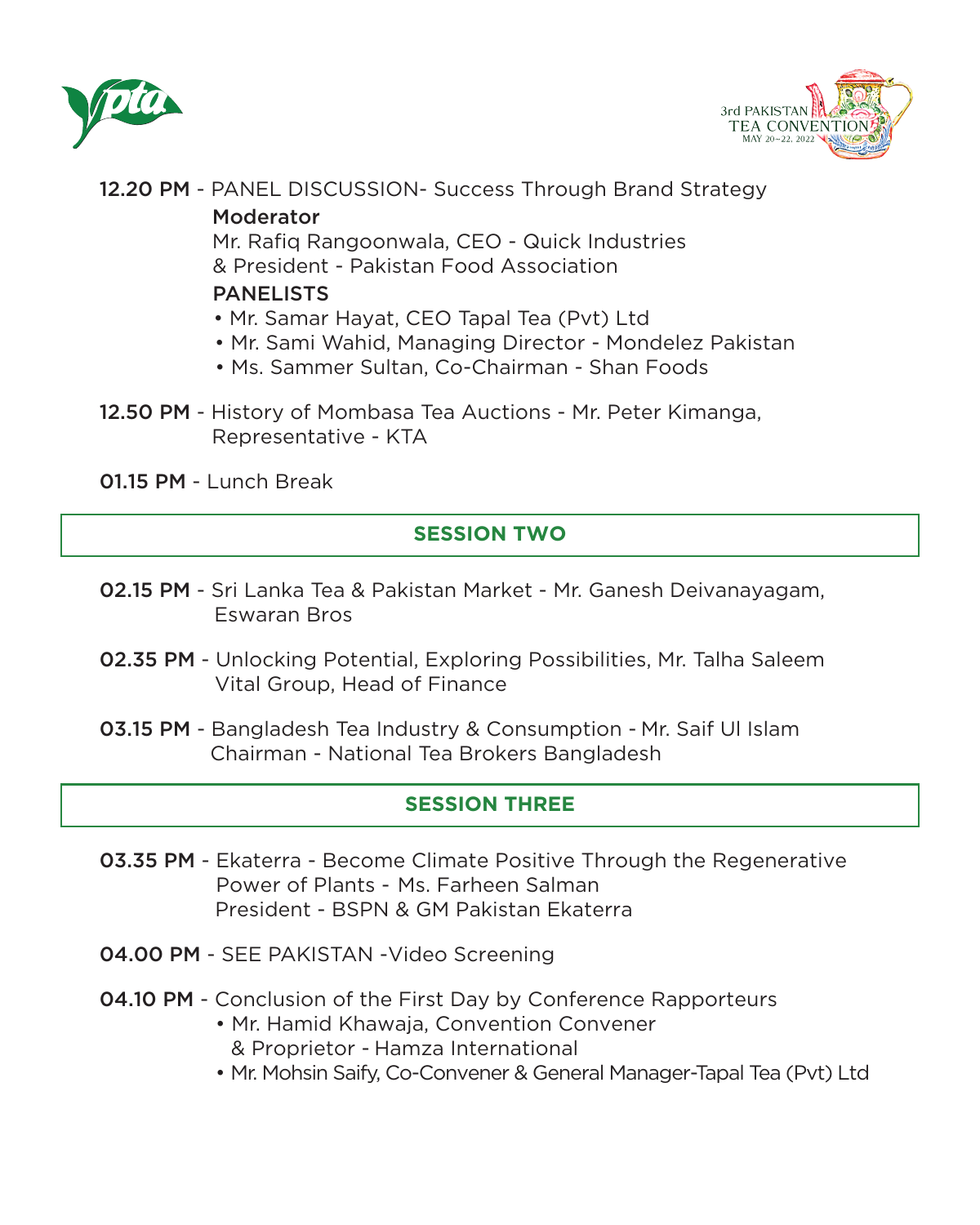



### **GALA DINNER with spouse at BEACH LUXURY HOTEL Departure from Marriott Hotel for foreign guest at 6.45 PM**

### **DAY THREE - MAY 22, 2022 SESSION FOUR**

- 10.00 AM Recitation from Holy Quran
- 10.05 AM Still Coverage Collage of Day One & Gala Dinner
- 10.15 AM Tea Harvesting for the World Challenges & Opportunities Mr. Gregory Mugabe, Managing Director- UGANDA TEA Association
- 10.35 AM Role of Global Growers in Meeting Pakistan's Demand Mr. Edward K. Mudibo, Managing Director - EATTA
- 10.55 AM Facing Supply Chain Realities After COVID-19 Mr. Jafferson Muturi, Representative - Tanzania Tea Association
- 11.15 PM Tea Break

### **SESSION FIVE**

- 11.35 PM Mind Reader & Illusionist Performer Afzaal Afridi
- 12.05 PM Tea and The Times, Senator (r) Javed Jabbar Public Intellectual, Writer & Social Worker
- 12.25 PM Panel Discussion Future of Dhaba Tea Houses **Moderator** Mr. Farid Aidrus

#### PANELISTS

- Mr. Adnan Paracha, Nobel Tea & Commodities
- Mr. Suhail Anwar Jetpurwala, Jetpurwala Enterprises
- Mr. Fahad Jawaid, Habibullah Paracha & Co

01.00 PM - Lunch Break